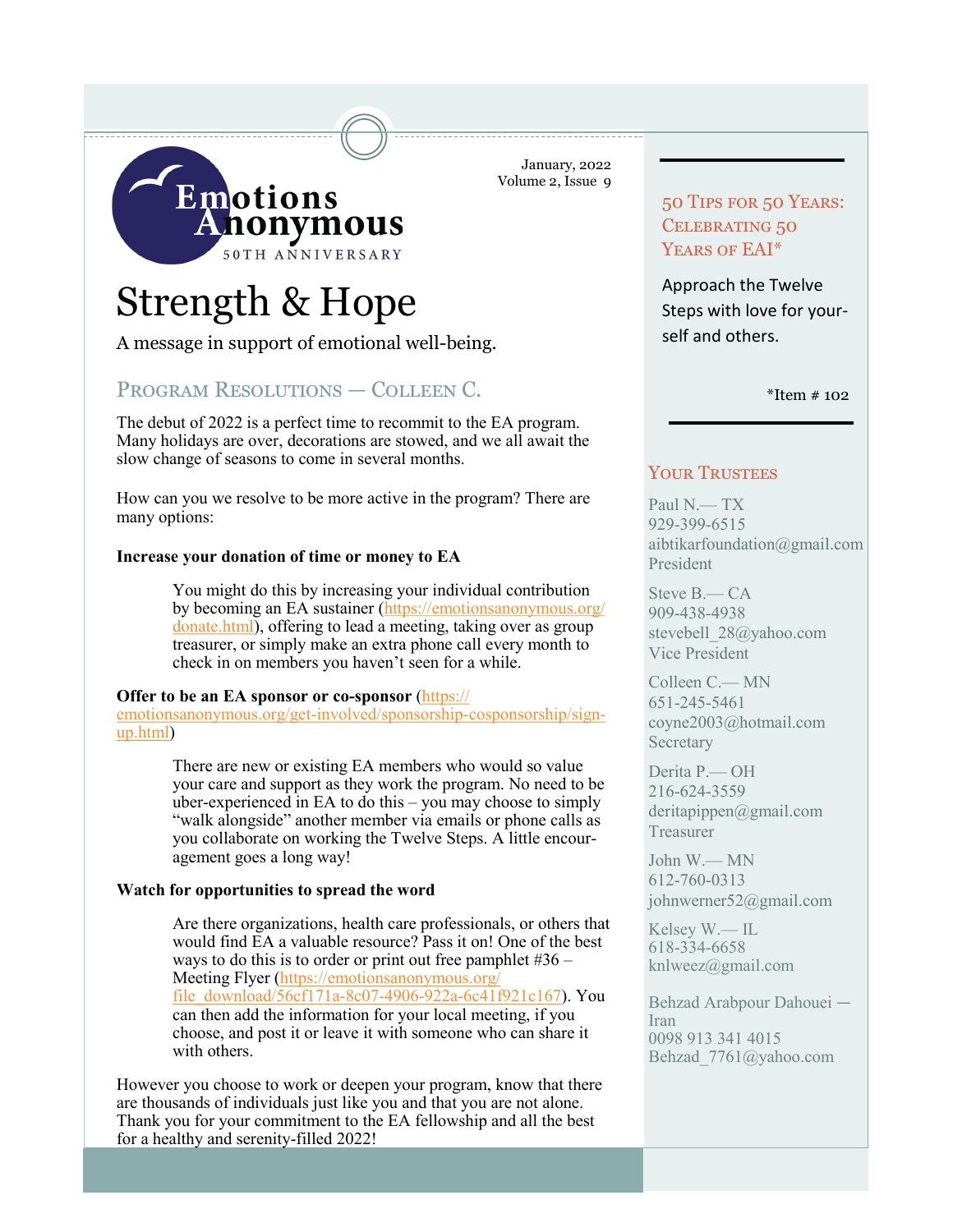# January's Tools for **RECOVERY**

## STEP 1

We admitted we were powerless over our emotions - that our lives had become unmanageable.

## **Promise 1**

We realize a new freedom and happiness.

#### **JUST FOR TODAY 1**

I will try to live through this day only, not tackling all of my problems at once. I can do something at this moment that would discourage me if I had to continue it for a lifetime.

## **Slogan 1**

Let go and let God

## **Helpful Concept 1**

We come to EA to learn how to live a new way of life through the 12-step program of Emotions Anonymous which consists of 12 Steps, 12 Traditions, concepts, the Serenity Prayer, slogans, Just for Todays, EA literature, weekly meetings, telephone and personal contacts, and living the program one day at a time. We do not come for another person - we come to help ourselves and to share our experiences, strength, and hope with others.

## **TRADITION 1**

Our common welfare should come first; personal recovery depends on EA unity.

PRINCIPLE 1

Honesty

# Slips & Self-Pity — Gail R.

I know for me, the biggest problem I have as far as what can lead to a slip is self-pity. I think stress is a part of it too. HALT is pretty major, I know.

When things seem to pile up, and I'm not able to take time to journal, pray, go to meetings.... it seems like life just takes over and I find myself sliding downward without even realizing it. Often I don't realize I'm in slip territory until I've done or said something, usually at the top of my lungs..... then I can see what's going on.

My emotions have been all over the place recently, and I know that can really set me up for slips But sometimes when I'm struggling the most, I'm the most aware of what's going on with me, which helps me stay more spiritually connected and more peaceful.

I'm grateful to know that I'm powerless over my emotions and that my life can easily become unmanageable, and I'm grateful for the connection with a higher power - the god of my understanding (or sometimes, God as I don't understand him).

# Stats Snapshot Makes Interesting Reading

Did you know that in November 2021 we had more than 15,000 website visitors and they spent an average of five minutes on our site?

Or that January 4, 2021 holds the two-year record for the number of web visitors (about 700) *in a single day*?

EA keeps monthly website statistics so we can understand how many and why people visit our site and we can continue to make improvements in our communication efforts.

Here are a few examples of where some of our visitors came from last month:

Chicago, IL – 310 Los Angeles, CA – 283<br>Atlanta, GA – 193 St. Paul, MN – 173 Atlanta, GA – 193 St. Paul, MN – 173 Philadelphia, PA – 167 New York, NY – 160 Surrey, Canada –  $146$  Germany – 6 Italy  $-5$ 

You can find the Trustee Reflections on the website, www.emotionsanonymous.org.

This month we focus on Just For Today 1.